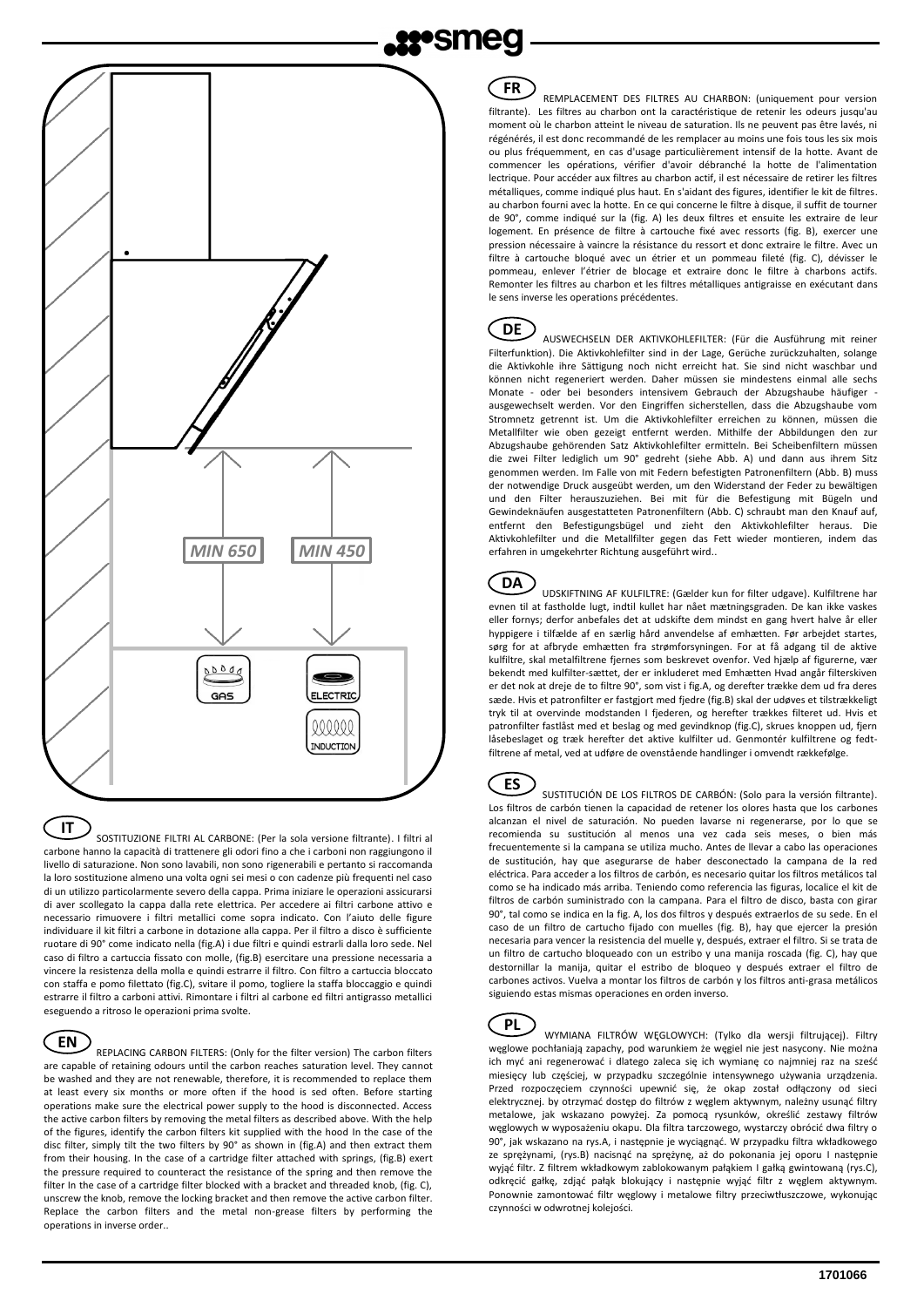# **22°SMed**



SUBSTITUIÇÃO DOS FILTROS DE CARVÃO (Para a versão filtrante). Os filtros de carvão têm a capacidade de reter os odores até que o carvão atinja o nível de saturação. Não podem ser lavados mas podem ser regenerados e portanto recomendase a sua substituição pelo menos uma vez cada seis meses ou mais frequentemente caso o exaustor seja muito utilizado. Antes de começar as operações certificar-se de que o exaustor foi desligado da rede elétrica. Para aceder aos filtros de carvão ativado é necessário remover os filtros metálicos tal como indicado acima. Com o auxílio das figuras identificar o kit dos filtros de carvão fornecido com o exaustor. Para o filtro de disco basta rodar a 90º como indicado na fig. A os dois filtros e em seguida extraí-los do seu alojamento. Em caso de filtro de cartucho fixado com molas (fig.B), exercer a pressão necessária para extrair o filtro. Com filtro de cartucho bloqueado com estribo e botão roscado (fig.C), desaparafusar o botão, retirar o estribo de bloqueio e extrair o filtro de carvão ativado. Voltar a montar os filtros de carvão e os filtros antigordura metálicos fazendo pela ordem inversa as operações anteriormente realizadas. **PT**

# **SE**

### BYTE AV KOLFILTER: (Endast för den filtrerande versionen)

Kolfiltren har förmågan att hålla kvar lukter så länge som kolen inte når mättnadsnivån. De är varken tvättbara eller förnybara och därför rekommenderas att ersätta dem minst en gång var sjätte månad eller oftare vid särskilt intensive användning av spiskåpan. Innan du startar momenten ska du försäkra dig om att ha kopplat bort kåpan från elnätet. För att komma åt de aktiva kolfiltren måste du avlägsna metallfiltren såsom visas ovan. Med hjälp av figurerna ska du identifiera den kolfiltersats som medföljer kåpan. För skivfiltret räcker det att rotera de båda filtren i 90° såsom visas i fig.A och sedan dra ut dem från deras säten. I händelse av patronfilter fästa med fjädrar, (Bild B), utöva det nödvändiga trycket för att övervinna fjäderns motstånd och dra sedan ut filtret. Vid filter låst fästjärn och gängat vred (fig.C), skruva loss vredet, avlägsna låset och dra sedan ut filtret med aktivt kol. Återmontera kolfilter och metallfettfilter genom att utföra de tidigare gjorda momenten i omvänd ordning.

## **ع**

### استبدال فلتر الكربون : (بالنسبة للإصدار الوحيد المرشح)

ت<br>تيع فلاتر الكربون حجز الروائح حتى عندما لا يصل الكربون إلى مستوى التشبع .لا يمكن غس قابلة للتجديد ، وبالتالي فمن المستحسن استبدالها مرة واحدة على األقل كل ستة أشهر أو لى فترات أكثر تواترا خاصة في حالة الاستخدام الشّاق للشفاط .قبل بدء العملية، تأكد أنك فصلت الشّفاط عن التيار الكهربائي .للوصول إلى فلاتر .<br>لكربون النشط، من الضروري فك الفلاتر المعدنية كما هو موضح أعلاه .وبمساعدة الأشكال، حدد طقم فلاتر الكربون المرفقة مع الشفاط .بالنسبة للفلترين على شكل قرص، يكفي تدوير الفلترين ب 90° كما هو ثم أخرجهما من في حالة الفلتر بخرطوشة المثبت بزنبرك (الشكل المطلوب للتغلب B )موضح في الشكل مارس الضغط A .مكانهما ومع حجز الفلتر بخرطوشة باستخدام القوس والنيبل المسنن (الشكل النيبل، C)، .على مقاومة الزنبرك ثم أخرج الفلتر ثم أخرج قوس التثبيت، ثم أخرج فلتر الكربون النشط .أعد تركيب فالتر الكربون والفالتر المعدنية لمقاومة الدهون ..وذلك بالقيام بعكس العمليات الموضحة أعاله

VERVANGING KOOLSTOFFILTERS: (alleen voor de Koolstoffilters geurtjes opnemen tot de koolstoffen het verzadigingsniveau bereiken. Ze kunnen niet worden gewassen en zijn niet regenereerbaar. Het is daarom aanbevolen om ze iedere zes maanden te vervangen, of vaker indien de kap bijzonder intensief wordt gebruikt. Vooraleer interventies uit te voeren, moet u controleren of de kap van het elektriciteitsnet is losgekoppeld. Om bij de actieve koolstoffilters te komen, moet u de metalen filters wegnemen zoals hierboven is aangegeven. Bepaal de kit met koolstoffilters die bij de kap is meegeleverd aan de hand van de afbeeldingen. Voor de schijffilter volstaat het om de twee filters 90° te draaien, zoals in (afb.A) is aangegeven en daarna de filters uit hun zitting te halen. In geval van een patroonfilter die met veren is bevestigd (afb.B), moet u een lichte druk uitoefenen om de weerstand van de veer te overwinnen en daarna de filter eruit halen. Bij een patroonfilter geblokkeerd met beugel en knop met schroefdraad (afb.C) moet u de knop losschroeven, de blokkeerbeugel wegnemen en daarna de actieve koolstoffilter eruit halen. Monteer de koolstoffilters en metalen vetfilters opnieuw door de eerder uitgevoerde handelingen in omgekeerde zin uit te voeren. **NL**

# **NO**

UTSKIFTNING AV KULLFILTER: (Kun for filterversjon). Kullfiltrene har evnen til å fjerne matos helt til kullet når metningsnivå. Disse kan ikke vaskes og er ikke regenererbare og derfor må de skiftes ut minst en gang hver 6. måned

eller hyppigere ved intensiv bruk av ventilatorhetten. Påse at ventilatorhetten er koblet fra strømnettet før operasjonene startes. Får å få tilgang til filteret med aktivt kull er det nødvendig å fjerne metallfiltrene som angitt ovenfor. Identifisere settet med kullfiltre som følger med ventilatorhetten, ved hjelp av figurene For filterskiver er det tilstrekkelig å dreie de to filtrene 90° som angitt i (fig.A) og deretter trekke de ut fra sin posisjon. Ved patronfilter festet med fjærer, (fig.B) utøve nødvendig press for å overvinne fjærens motstandsevne og fjern deretter filteret. Med patronfilter festet med brakett og gjengeknott (fig. C), skru av knotten, fjern låsebraketten og fjern deretter det aktive kullfilteret. Remontere kullfiltrene og metallfettfiltrene ved å følge de tidligere utførte prosedyrene i omvendt rekkefølge.



ЗАМЕНА УГОЛЬНЫХ ФИЛЬТРОВ: (только для варианта с фильтрацией воздуха). Угольные фильтры имеют особенность задерживать запахи до того момента, пока уголь не достигнет уровня насыщения. Их нельзя мыть и восстанавливать, поэтому рекомендуется их замена не реже одного раза в шесть месяцев или чаще, в случае особо интенсивных условий использования вытяжки. Перед началом операции убедитесь, что вытяжка отключена от электросети. Для доступа к фильтрам с активированным углем необходимо снять металлические фильтры, как указано выше. С помощью иллюстраций определить набор угольных фильтров, входящих в комплектацию вытяжки. В случае тарельчатого фильтра достаточно повернуть на 90° два фильтра, как показано на Рис. А, а затем извлечь их из своего гнезда. В случае патронного фильтра, закрепленного с помощью пружин, (Рис.B), надавить так, чтобы преодолеть сопротивление пружины, а затем снять фильтр. В случае патронного фильтра, блокированного скобой и резьбовой ручкой (Рис. C), открутить ручку, вынуть фиксирующую скобу, а затем снять фильтр с активированным углем. Установить угольные фильтры и металлические противожировые фильтры, выполняя ранее описанные операции в обратном порядке.

Hiilisuodattimet pystyvät pidättämään hajuja siihen saakka kunnes hiilet saavuttavat saturaatiopisteensä. Ne eivät ole pestäviä tai uudistuvia, minkä vuoksi suosittelemme niiden vaihtoa vähintään joka 6. kuukausi tai useammin, jos liesituuletinta käytetään poikkeuksellisen paljon. Ennen toimenpiteiden aloittamista varmista, että olet kytkenyt tuulettimen irti verkkovirrasta. Aktiivihiilisuodattimiin päästäksesi on metalliset suodattimet poistettava kuten yllä esitetty. Etsi liesituulettimen mukana tuleva hiilisuodatinsarja kuvien avulla. HIILISUODATTIMIEN VAIHTAMINEN: (Vain suodatinmallissa) Levysuodattimen kohdalla, kahta suodatinta on käännettävä 90° kuten näytetty kuvassa A, ja vedettävä ne ulos pesästään. Jos käytössä on jousilla kiinnitetty suodatinpatruuna (kuva B), paina sen verran, että jousi vapautuu ja vedä suodatin sitten ulos. Kierrä nuppi irti, poista lukituspidike ja vedä sitten ulos aktiivihiilisuodatin. Asenna hiilisuodattimet ja metalliset rasvanpoistosuodattimet takaisin suorittamalla edellä kuvatut toimenpiteet vastapäisessä järjestyksessä **FI**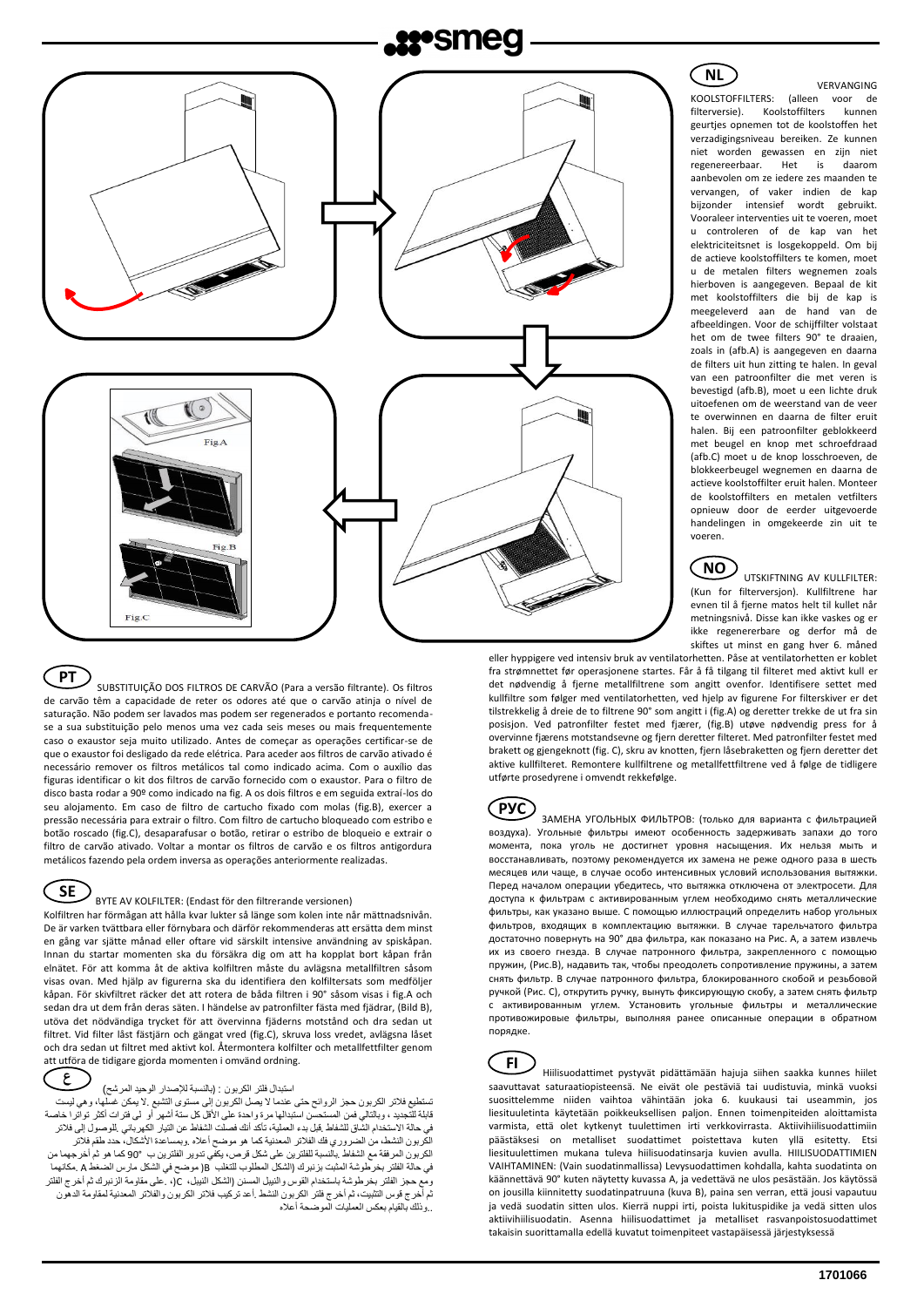| IT.       |                                                                   | EN                                    |                                     | ع                                                 |                                                                   | <b>FR</b>       |                                                     |
|-----------|-------------------------------------------------------------------|---------------------------------------|-------------------------------------|---------------------------------------------------|-------------------------------------------------------------------|-----------------|-----------------------------------------------------|
|           |                                                                   | ð                                     | Motor OFF key/ Filters reset key    |                                                   |                                                                   | Ċ               | Touche OFF moteur/ Reset filtres                    |
|           | Tasto OFF motore/Reset Filtri                                     | 123                                   | Power key/hood speed selection      |                                                   | زر   إيقاف تشغيل المحرك OFF/إعادة ضبط<br>الفلاتر                  | 123             | Touche allumage/régulation vitesse<br>de la hotte   |
| 123       | Tasto accensione/regolazione<br>velocità cappa                    | <b>I</b>                              | Start timed intensive speed         |                                                   | § 1 لار OFF/1 سرعة الموتور QFF/1<br>زر ضبط سرعة الموتور           | io.             | Activation de la vitesse intensive<br>temporisée    |
| <b>I</b>  | Attivazione velocità intensiva                                    | Lights ON/OFF key<br>$\frac{2\%}{\%}$ |                                     |                                                   | زر الوظيفة المكثفة الموقوتة<br>io.                                | ℁               | Touche ON/OFF éclairage                             |
|           | temporizzata<br>Tasto ON/OFF luci                                 |                                       |                                     |                                                   | زر إعادة تعيين الفلاتر                                            |                 |                                                     |
|           |                                                                   |                                       |                                     |                                                   |                                                                   |                 |                                                     |
| <b>DE</b> |                                                                   | DA                                    |                                     | ES                                                |                                                                   | <b>PL</b>       |                                                     |
| ü         | Taste Motor OFF/Filterrücksetzung                                 | Ö                                     | Tast OFF motor/Reset filtre         |                                                   | <b>Tecla OFF motor/Reset Filtros</b>                              | Ö               | Przycisk OFF silnik/Reset Filtrył                   |
| 123       | Einschalttaste/Regulierung der<br>Haubengeschwindigkeit           | 123                                   | Tænding/regulering hastighed        | 123                                               | Tecla encendido/regulación<br>velocidad campana                   | 123             | Przycisk włączania/regulacji<br>prędkości okapu     |
| īŌ,       | TastezeitlichgesteuerteIntensivstufe                              | Aktivering<br>ŵ<br>hastighed          | tidsunderlagt<br>intensiv           | $\textcircled{\small{\textsf{R}}}$<br><b>NODI</b> | Activación velocidad<br>intensiva<br>temporizada                  | N<br><b>Nop</b> | Włączanie czasowej intensywnej<br>predkości         |
| ▓         | ON/OFF-Taste Beleuchtung                                          | ₩                                     | Tast ON/OFF belysning               | %                                                 | Tecla ON/OFF luces                                                | X               | Przycisk ON/OFF świateł                             |
|           |                                                                   |                                       |                                     |                                                   |                                                                   |                 |                                                     |
|           |                                                                   |                                       |                                     |                                                   |                                                                   |                 |                                                     |
| <b>PT</b> |                                                                   | <b>NL</b>                             |                                     | <b>NO</b>                                         |                                                                   | <b>PYC</b>      |                                                     |
|           | Botão OFF para desligar o motor/                                  | ü                                     | UIT-toets motor/reset filters       | Ů                                                 | Knapp OFF motor/Resetknapp for filtre                             |                 | Кнопка ОГГ (ВЫКЛ) мотора/Сброс фильтров             |
| 123       | Restaurar filtros<br>Botão para ligar/regular a velocidade        | 123                                   | AAN-toets / snelheidregeling van de | 123                                               | Tast for å slå på/justere hastigheten til                         | 123             | Кнопка включения/регулировки скорости               |
|           | da chaminé<br>Ativação da velocidade intensiva                    | kap                                   | Toets getimede intensieve werking   |                                                   | ventilatorhetten<br>Aktivering av tidsinnstilt intensiv hastighet |                 | ВЫТЯЖКИ<br>Включение временного интенсивного режима |
|           | temporizada<br>Botão para acender/apagar as luzes                 | Ŵ                                     |                                     | io<br>V                                           | Knapp ON/OFF lys                                                  | $\sqrt[3]{2}$   | работы                                              |
| ₩         |                                                                   | ₩                                     | AAN/UIT-toets lampen                | $\frac{306}{100}$                                 |                                                                   | ₩               | Кнопка ON/OFF(ВКЛ/ВЫКЛ) подсветки                   |
| <b>SE</b> |                                                                   | FI.                                   |                                     |                                                   |                                                                   |                 |                                                     |
| Ů         | Knapp OFF motorhastighet /Knapp för                               |                                       | Moottori POIS PÄÄLTÄ/Suodattimien   |                                                   |                                                                   |                 |                                                     |
| 123       | filteråterställning<br>Tryckknapp till fläktens påslagning/       | Ů<br>nollaus<br>123                   | ON/Nopeuden säätö                   |                                                   |                                                                   |                 |                                                     |
|           | hastighetsreglering<br>Aktiveraing tidsinställd intensivhastighet |                                       | Ajastetun tehostetun nopeuden       |                                                   |                                                                   |                 |                                                     |
| ŵ         | Tryckknapp ON/OFF lysen                                           | Ŵ,<br>₩                               | Valojen ON/OFF-näppäin              |                                                   |                                                                   |                 |                                                     |

**IT**

La funzione intensiva temporizzata è quella modalità di servizio per la quale per un

tempo limitato la cappa elabora la sua massima portata. L'attivazione della funzione è visualizzata dal lampeggio del LED posto in corrispondenza del tasto. Alla scadenza della temporizzazione della velocità intensiva si ripristina in default la terza velocità.

- AUTOSPEGNIMENTO TEMPORIZZATO: Schiacciando uno dei tasti velocità motore (2- 3), per due volte, si attiverà la funzione " Autospegnimento Temporizzato" che spegne sia luci che motore della cappa dopo 10 min. L'attivazione di tale funzione viene testimoniata dal lampeggiare del LED immediatamente al di sopra del tasto schiacciato. - AVVISO PULIZIA FILTRI: il lampeggiare contemporaneo dei 4 LED, (programmato per attivarsi ogni 200h di funzionamento) , sta ad indicare all'utente la necessità di pulire/sostituire i filtri. Con la pressione del tasto OFF è possibile far ripartire il conteggio delle 200h N.B. La pressione accidentale del tasto OFF prima delle 200h di funzionamento non produce reset alla memoria pulizia filtri. E' buona norma che ogni 200h vengano puliti i filtri grassi e ogni 200h sostituiti quelli a carboni attivi..



The timed intensive function is that mode of service for which the hood, for a limited time, works at its maximum capacity. Activating the function is displayed by the LED located under the key flashing. When the intensive speed timer has expired it returns to the third speed by default

- TIMED AUTO POWER OFF: By pressing one of the motor speed keys (2-3), twice, you will activate the function "Timed Auto Power Off" which turns off both lights and hood motor after 10 mins. Activating this function is demonstrated by the LED immediately above the pressed button flashing.

- FILTER CLEANING SIGNAL: the simultaneous flashing of the 4 LEDs, (programmed to run every 200h of operation), is to indicate the need to clean /replace the filters. By pressing the OFF button , the 200h time can be reset. N.B. Accidentally pressing the OFF button before the 200h does not result in the filter being reset in the filter cleaning memory. It is good practice to clean the grease filters and replace the active carbon filters every 200h of operation.

إن الوظيفة المكثفة الموقوتة هي وضع الخدمة والذي من أجله ولوقت محدود يعمل الشفاط بحمولته يتم عرض تنشيط الوظيفة بوميض LED القصوى. الموجود أمام الزر .وعند انتهاء توقيت السرعة المكثفة تتم استعادة .مصباح السرعة الثالثة افتراضيا **ع**

اإلطفاء الذاتي بالمؤقت :بالضغط على أحد أزرار سرعة الموتور (3 بالمؤقت "الذي يطفئ كال من المصابيح - .وموتور الشفاط بعد 10 دقائق .يتم اثبات تفعيل هذه الوظيفة عن طريق وميض الموجود مباشرة فوق الزر المضغوط LED، ( ،(المصباح المبرمجة للتنشيط كل 100 ساعة من التشغيل LED

.إنذار تنظيف الفالتر :إن الوميض المتزامن ل 4 مصابيح ينبه المستخدم للحاجة إلى تنظيف /استبدال الفالتر - بالضغط على زر إيقاف OFF وظائف اختيارية: من الممكن إعادة بدء عداد 200 ساعة مالحظة :إن الضغط العرضي على زر إيقاف التشغيل OFF ،التشغيل قبل ال 200 ساعة من التشغيل ال ينتج عنه إعادة تعيين لذاكرة تنظيف الفالتر .واإلجراء الجيد هو تنظيف فالتر الشحوم كل 200 ساعة واستبدال الفالتر التي تعمل بالكربون النشط كل 200 ساعة



La fonction intensive temporisée est la modalité de service qui permet à la hotte, pendant une période limitée, d'élaborer son débit maxi. L'activation de la fonction est visualisée à travers le clignotement de la LED située en correspondance avec la touche. Au moment où la temporisation de la vitesse intense est terminée, la troisième vitesse est rétablie par défaut.

- EXTINCTION AUTOMATIQUE TEMPORISÉE : En appuyant deux fois sur l'une des touches de vitesse du moteur (2-3), on activera la fonction « Extinction automatique temporisée » qui éteint aussi bien l'éclairage que le moteur de la hotte après 10 min. L'activation de cette fonction est mise en évidence par le clignotement de la LED immédiatement au-dessus de la touche appuyée.

- NOTIFICATION DE NETTOYAGE DES FILTRES : le clignotement temporaire des 4 LED (programmé pour s'activer toutes les 200 h de fonctionnement) indique à l'utilisateur la nécessité de nettoyer/remplacer les filtres. En appuyant sur la touche OFF il est possible de faire repartir le calcul des 200 h N.B. La pression accidentelle de la touche OFF avant le 200h de fonctionnement ne produit pas la réinitialisation de la mémoire de nettoyage des filtres. Toutes les 200 h de fonctionnement, il est conseillé de nettoyer toutes les filtres gras et de remplacer les filtres à charbon actif..



Die zeitlich gesteuerte Intensivstufe ist der Betriebsmodus, in dem die Haube für einen begrenzten Zeitraum ihre höchste Leistung abgibt. Die Aktivierung der Funktion wird durch das Blinken der LED angezeigt, die in Übereinstimmung mit der Taste angebracht ist. Am Ende der zeitlichen Begrenzung der Intensivstufe wird standardmäßig wieder die dritte Geschwindigkeitsstufe eingestellt.

- ZEITGESTEUERTE AUTOMATISCHE AUSSCHALTUNG: Wenn eine der Tasten für die Motorgeschwindigkeit (2-3) zweimal gedrückt wird, wird die Funktion ''Zeitgesteuerte automatische Ausschaltung'' aktiviert, die nach 10 Minuten sowohl die Beleuchtung als auch den Motor der Haube ausschaltet. Die Aktivierung dieser Funktion wird durch das